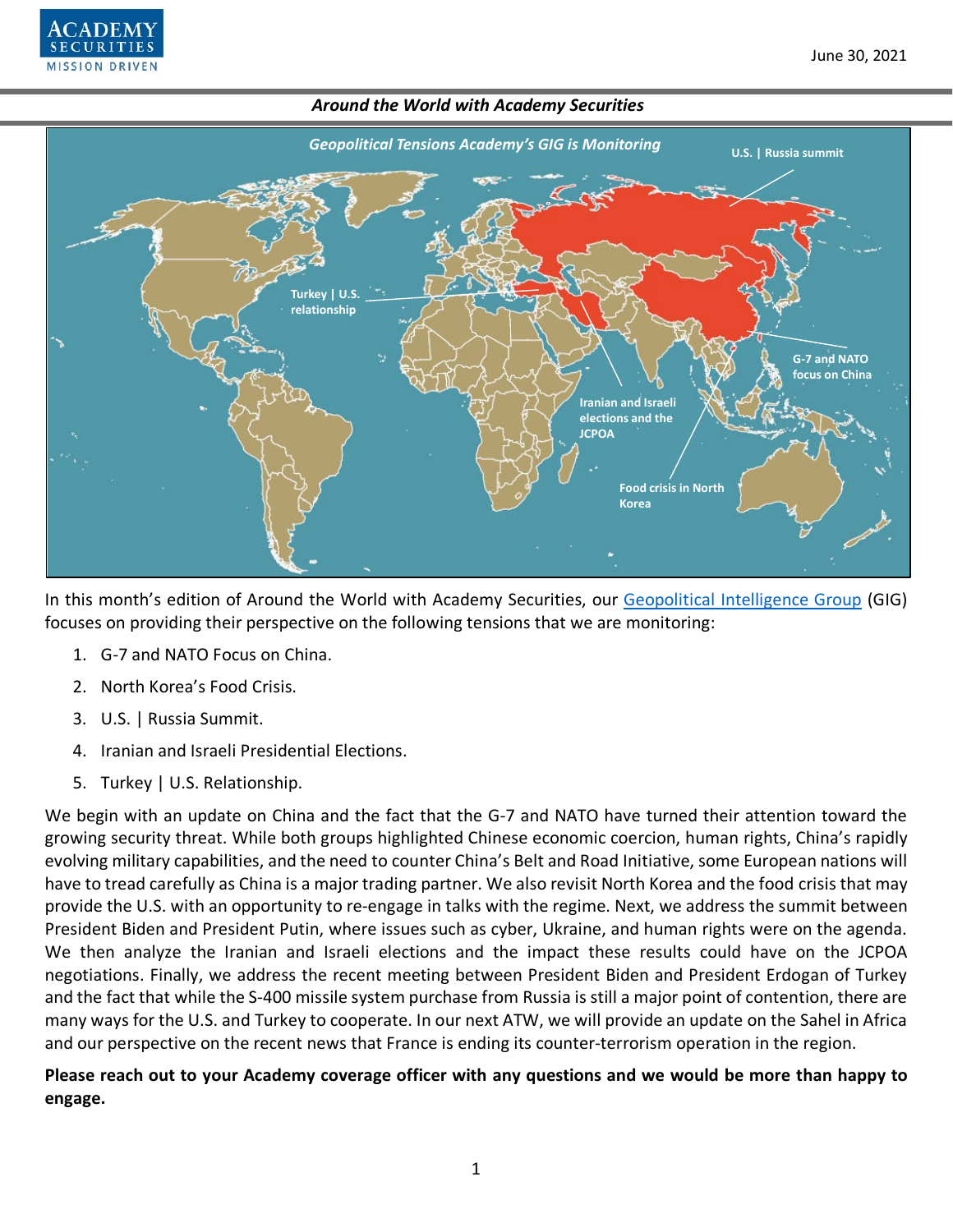

# **Front and Center: G-7 and NATO Focus on China**

As we reported in our previous [ATW,](https://www.academysecurities.com/wordpress/wp-content/uploads/2021/05/Around-the-World-with-Academy-Securities_5-27-21.pdf) at the May 2021 G-7 Foreign and Development Ministers meeting, the foundation was laid for a tougher stance by the group on China with respect to Taiwan, Hong Kong, and human rights. Additionally, at the mid-June G-7 and NATO meetings, both groups highlighted the growing Chinese security threat. First, at the G-7 meetings (Canada, France, Germany, Italy, Japan, the UK, and the U.S.), the group highlighted the treatment of the Uighurs in Xinjiang, called for "respect for human rights and freedoms" in Hong Kong, and "peace and stability" in the Taiwan Strait. In President Biden's first NATO summit (as president), the alliance announced its intention to focus on a variety of new and existing issues. One of the key agenda topics at this meeting was the new focus on China. These themes were



addressed in a statement following the meeting, where NATO said, "China's growing influence and international policies can present challenges that we need to address together as an alliance. We will engage China with a view to defending the security interests of the alliance." The impetus behind this change in strategy was President Biden's desire to drum up support for policy that would address China's rapidly evolving military capabilities. While NATO directly identified China's nuclear arsenal, its conventional and cyber capabilities are also of key concern. In addition, its naval forces and anti-ship ballistic/long-range missile capability significantly enhance China's ability to deter U.S. operations in the South China Sea.

In response to the statements by the G-7 and the announced "pivot" by NATO, China's mission to the EU announced, "China will not present 'systematic challenges' to anyone, but we will not sit by and do nothing if 'systematic challenges' come closer to us." In addition, on June 15, China followed up this statement with 28 incursions by Chinese fighters/bombers into Taiwan's Air Defense Identification Zone (a single day record).

While President Biden seemingly accomplished the mission of raising awareness to China, there was a mixed reaction by some other member nations. Germany's Chancellor Angela Merkel said that the Chinese threat "shouldn't be overstated." Since China is Germany's largest trading partner, the shift in posture towards China puts Germany in a difficult position. France's Emmanuel Macron also cautioned that the alliance should not be distracted from other existing issues such as Russia and terrorism. The question is how effective will this new approach to using NATO and the G-7 to "call out" China be in the medium to long-term? Will the effort to try to isolate China result in further Chinese partnership with Russia (and/or Iran)?

*"It is not surprising that NATO, the G7, and the EU all took a more united stance vis-à-vis China during their recent meetings. NATO Secretary General Jens Stoltenberg was committed (along with President Trump) to take on a more realistic position with China. This movement continues with President Biden and the other NATO members stating that, "China's stated ambitions and assertive behavior present systemic challenges to the rules-based international order and to areas relevant to alliance security." China is pushing back as their biggest fear is materializing that Biden and the U.S. will use international partners and alliances to frame China as a threat to Western ideals, democracy, technology, and capitalism through their authoritarian state approaches. President Biden, Secretary of State Blinken, and National Security Advisor Jake Sullivan recently pushed to internationalize the campaign against China and made solid headway during Biden's European trip. NATO's emphasis on operating in the Indo-Pacific region and outside of Europe has increased China's and Russia's sea and air activity in the Pacific. The continued pressure by the U.S. and NATO is galvanizing the military relationships between the two. We can expect China to continue its pushback against Europe and the U.S. due to this perceived threat while building relations where it can through its debt diplomacy in places like Eastern and Central Europe." General Robert Walsh*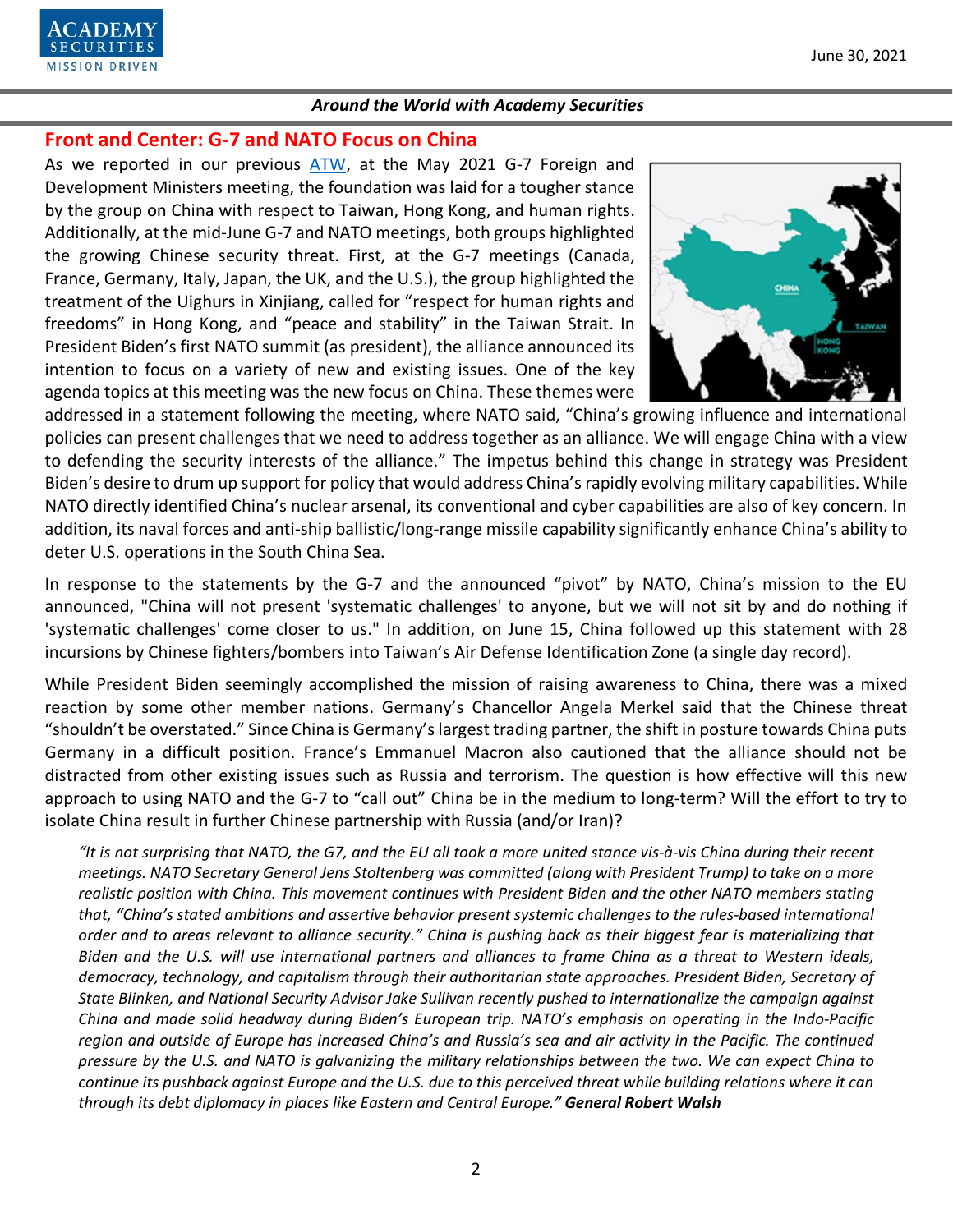

*"China will continue to message that they are a responsible power ready to take on the mantle of global leadership. Their focus is on swaying smaller countries who hold voting power in international forums and whose unwillingness to criticize China legitimizes their policies on Xinjiang, Hong Kong, Taiwan, and Tibet. China will continue to leverage their soft power to cajole and co-opt U.S. allies into strengthening ties with them and distancing themselves from U.S. efforts to constrain China." General KK Chinn*

# **North Korea's Food Crisis**

While the current food crisis in North Korea is "getting tense" (according to Kim Jong-un), the path to re-start discussions with North Korea is by no means certain. Millions of North Koreans died in the 1990's during the last major famine and United Nations' Food and Agriculture Organization recently said that unless imports/aid address the food shortages, "Households could experience a harsh lean period between August and October." Meanwhile, the new U.S. special envoy to North Korea, Sung Kim said that he would be open to a meeting (to re-start the negotiations) "anytime, anywhere" without preconditions. However, in response, Kim Yo-jong, the sister of Kim Jong-un and who many expect to be his potential successor one day, said that



"The expectation (for talks), which they (the U.S.) chose to harbor the wrong way, would plunge them into a greater disappointment." However, Kim Jong-un has told his government to be prepared for both "dialogue and confrontation" (with the U.S.), which is a mixed message.

COVID has had a very damaging effect on North Korea's economy and the closure of the Chinese border due to the pandemic played a large part in that. Sanctions also took their toll on the country and Kim apologized for not "improving the lives of his people" in an address last fall. However, when they are ready to talk, North Korea usually asks for incentives prior to speaking. With sanctions being the primary leverage the U.S. has, it is unlikely there will be any movement on that point until some clear progress is made regarding the country's nuclear weapons program. Also, with joint U.S./South Korea military exercises upcoming, the North will likely point to that as another reason to defer any discussions. In the meantime, North Korea will try to reopen the border with China and rely on its largest trading partner to help assuage the current food crisis. While the U.S. may be ready to talk, it appears that progress in the nuclear discussions will be difficult to achieve in the near-term.

*"North Korea's Supreme Leader Kim Jong-un recently announced that his country was undergoing a food shortage due to natural disasters not seen since the 1990's (when they lost support from the Soviet Union) and due to the recent global pandemic. China's closing of the border because of COVID-19 has significantly decreased food supplies from North Korea's primary trading partner. China just announced that it may keep its borders closed for another year causing Kim to publicly acknowledge his plight. This public acknowledgement is likely a signal to the U.S. and South Korea that he is willing to enter new discussions to reduce sanctions on his crippled economy. Kim also said that North Korea should prepare for both dialogue and confrontation with the U.S. The acknowledgement of his food plight and his statement for dialogue could open the door to the Biden administration to tie the food shortage to negotiations over sanctions relief and denuclearization. The Biden administration has consistently said that they want to re-enter discussions with North Korea, but up until now have been pushed back by Kim. This new development may open the door to badly needed negotiations considering the WMD that the hermit kingdom has continued to develop over the last few years. We can potentially expect North Korea to reach out with provocative acts that could be tied to the timing of the Olympic Games in Japan. It's more reason for pro-active actions by the Biden diplomacy team." General Robert Walsh*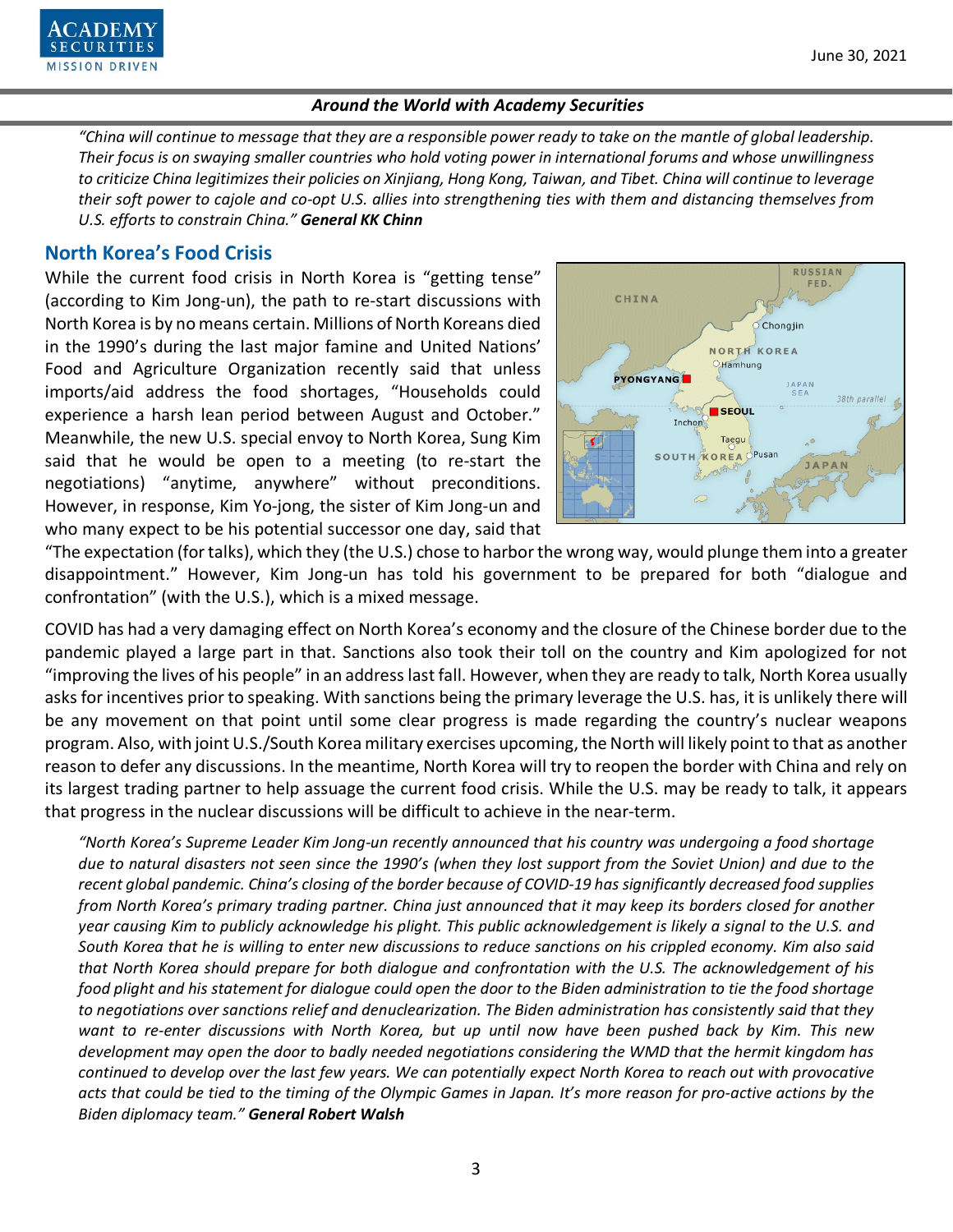

*"North Korea has a habitual cycle of engagement/behavior that they operate under. The cycle is crisis, action, diplomatic outreach, negotiations, recriminations, breakdown, and return to crisis. We have observed this cycle repeatedly, most recently with the Trump administration's outreach. Kim's statement of "be prepared for both dialogue and confrontation" indicates that North Korea will continue to bide their time and look for a better negotiating position with the Biden administration. Of note, China marks their 100th anniversary of the founding of the ruling Communist Party this Thursday so it would be surprising to see North Korea attempt any missile testing in the month of July and disrupt the celebrations.*

*North Korea will look to leverage the food crisis as they did in the 1990's famine to garner humanitarian/food aid. I expect to see South Korea provide aid to North Korea and a relaxation of sanctions as President Moon looks to leave a legacy as his term as President ends in 2022. As part of the process, it will be interesting to see if Six Party Talks will be resumed (North Korea, South Korea, Japan, China, Russia, USA) in China, which were ended in 2009 by North Korea. The goal of the Six Party Talks was to dismantle North Korea's nuclear program by providing security guarantees along with the lifting of financial sanctions and trade normalization. Six Party Talks would fall in line with the Biden administration's approach to multilateralism and their current strategy of a "calibrated, practical, and measured approach with eventual denuclearization by North Korea". With the Beijing Olympics upcoming next year (much like we saw with the Olympics in South Korea), expect to see North Korea reaching out after an upcoming crisis on the peninsula later this summer or fall." General KK Chinn*

# **U.S. | Russia Summit**

On June 16, President Biden met with President Putin in their first official meeting during the new Biden administration. The highly anticipated summit included agenda items such as "strategic stability", arms control, cyber security, Navalny, Ukraine, and Belarus (among other topics). Relations between the two nations reached a low point this past spring as Biden referred to Putin as a "killer" and 100,000 Russian troops positioned themselves on the border with Ukraine. As we addressed in our previous [ATW](https://www.academysecurities.com/wordpress/wp-content/uploads/2021/05/Around-the-World-with-Academy-Securities_5-27-21.pdf) and [SITREP,](https://www.academysecurities.com/russian-troop-increase-on-the-ukrainian-border/) as expected, Putin pulled back from the border, but only after achieving his goal of testing the new Biden administration. With respect to cyber, also addressed in a recent [SITREP](https://www.academysecurities.com/cyber-hack-on-u-s-infrastructure/) on the Colonial Pipeline cyber-hack, Putin once again denied any official Russian involvement here as well as in the other attacks against JBS, Microsoft, and other U.S. organizations. Putin even went so far as to say that the U.S. is the biggest "offender" in the cyber realm. However, Putin did say, "We believe the sphere of cyber security is extremely important for the world in general — including for the United States, and for Russia



to the same degree." The hope is that follow on discussions will include cyber with a goal of preventing attacks on critical infrastructure in peace time with Biden mentioning, "We have significant cyber-capabilities, and (Putin) knows it."

While there were no major "deliverables" from this summit, there was an expectation that areas of cooperation could be found, and clear identification of American interests could be achieved. However, with Russian Parliamentary elections upcoming, did Putin achieve his goal of gaining post-summit support at home? With the threat of further protests related to the Navalny imprisonment and additional U.S. sanctions in the works as well, what will Putin's next move be to continue to divert the Russian peoples' attention from the deteriorating economic situation at home? Recent Russian naval exercises in the Pacific off Hawaii [\(SITREP\)](https://www.academysecurities.com/around-the-world-teaser/) are just another example of Putin's posturing and how he is keen to remind the U.S. that the Russian military is still a force that cannot be underestimated. With the U.S./NATO Sea Breeze 2021 exercises this week in the Black Sea, our GIG will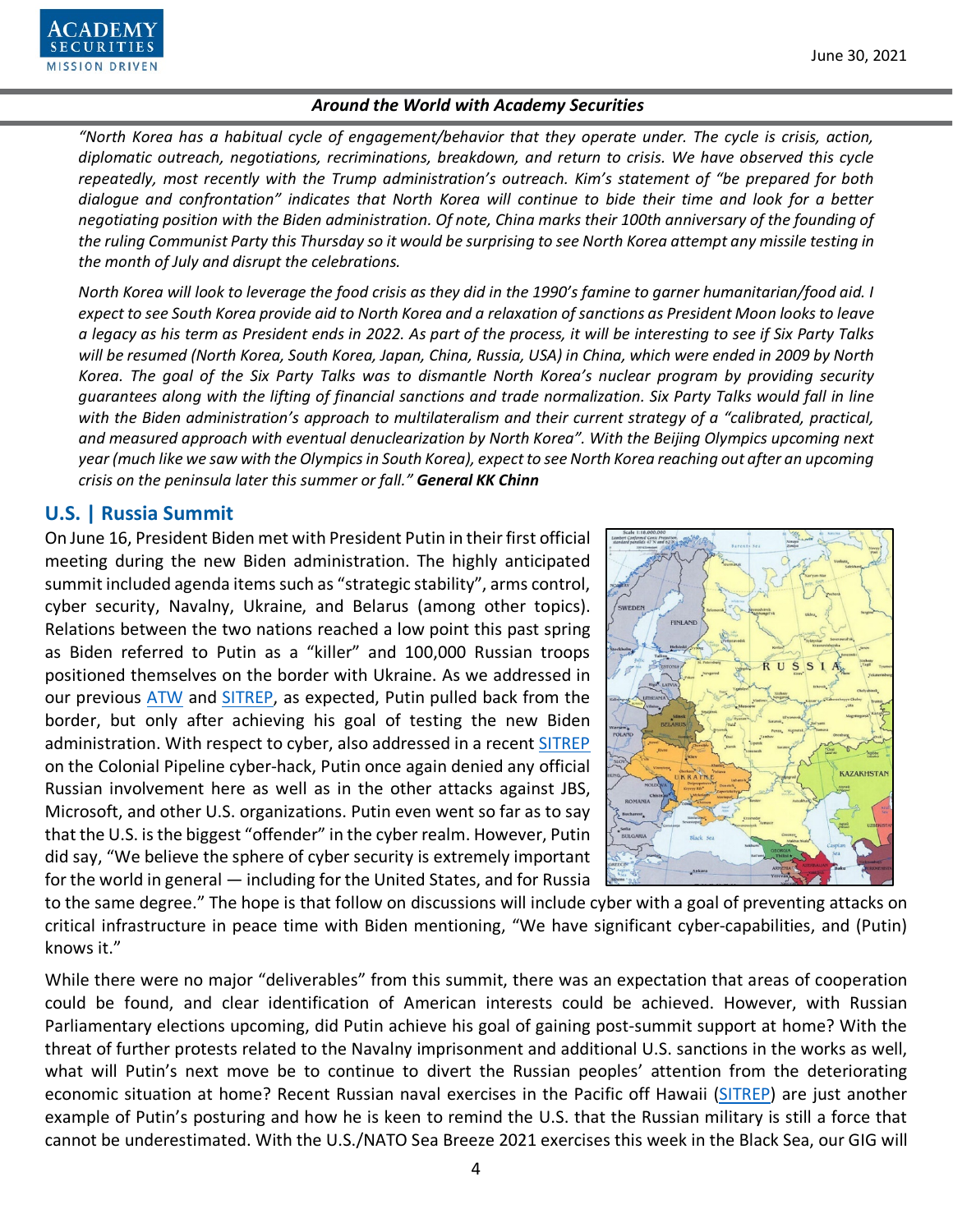

be closely monitoring the situation, especially after the Russian claim that it fired warning shots at a UK warship to chase it out of the waters off the coast of Crimea last week.

*"President Biden's meeting with Vladimir Putin went through the motions as expected. Biden had to address Russian cyber-attacks, human rights, and Ukraine or he would come off as weak. Whether he needed to meet directly with Putin is a question. Most would argue he needs to build a relationship with Putin though it comes with risk. Putin gained his true objective of taking the world stage, a place he relishes and needs, both domestically and internationally. Both agreed to work on cyber security and nuclear weapons together as a start to their relationship. In the end, Biden did what he needed to do while Putin gained what he needed to gain. Putin dismissed any acknowledgment of Russian involvement in the recent cyber-attacks and concerns over Alexei Navalny while questioning Biden's authority to lecture him on human rights. You could call this first match a necessary draw." General Robert Walsh*

*"Russia will continue to flex their military and informational capabilities as they assess the Biden administration's response to their actions and ascertain where the U.S. redlines are. The latest Russian military exercises provide them with an opportunity to encourage China to continue to increase and expand their military activities in South Asia and the Indian Ocean." General KK Chinn*

# **Iranian and Israeli Presidential Elections**

On June 18, Iran held its presidential election, and the winner was front runner (and hardliner) Ebrahim Raisi. Raisi is the Chief Justice and a close ally of Supreme Leader Ayatollah Ali Khamenei. The topics that mattered most to the Iranian voters were the economy and the U.S. sanctions that have been blamed for the economic problems in the country. The question now is whether or not Raisi will be supportive of returning to a nuclear deal. Running on a platform of sanctions relief might make that an option, but it becomes an issue of timing. There is a chance that the deal could be pushed through before Raisi takes office in August so that he cannot be blamed for the fact that it will take time for the economy to recover, even if some sanctions are removed as part



of the deal. The other issue at hand is Iran's support for regional terrorism (including Hamas, see May 2021 [ATW\)](https://www.academysecurities.com/wordpress/wp-content/uploads/2021/05/Around-the-World-with-Academy-Securities_5-27-21.pdf) and its long-range missile program. Of note, on June 27, the U.S. conducted airstrikes targeting facilities being utilized by Iranian-backed militia groups. These strikes took place near the Iraq/Syria border and U.S. forces in Syria came under rocket attack shortly after with no reported injuries. Raisi has said that Iran's support of regional terrorism and its long-range missile program are off the table, which is a topic of contention. As the 6<sup>th</sup> round of talks were completed on June 20 and the respective delegations returned to brief their leadership teams on the progress, a final decision regarding what a return to the JCPOA could look like may be near. However, the ball is still in Iran's court as the month-long extension of the IAEA monitoring agreement ended on June 24 and has yet to be renewed by Iran.

Meanwhile, the new government in Israel, led by Prime Minister Naftali Bennett, wasted no timing in reaffirming Israel's position saying that the election of Raisi was, "The last chance for the world powers to wake up before returning to the nuclear agreement and to understand who they're doing business with. These guys are murderers, mass murderers: a regime of brutal hangmen must never be allowed to have weapons of mass destruction that will enable it to not kill thousands, but millions." While it is unlikely that Israel will act militarily without consulting first with the U.S., covert activities to roll back the timing of the Iranian nuclear program are likely to continue, as we saw in the Natanz "power outage" in April of this year.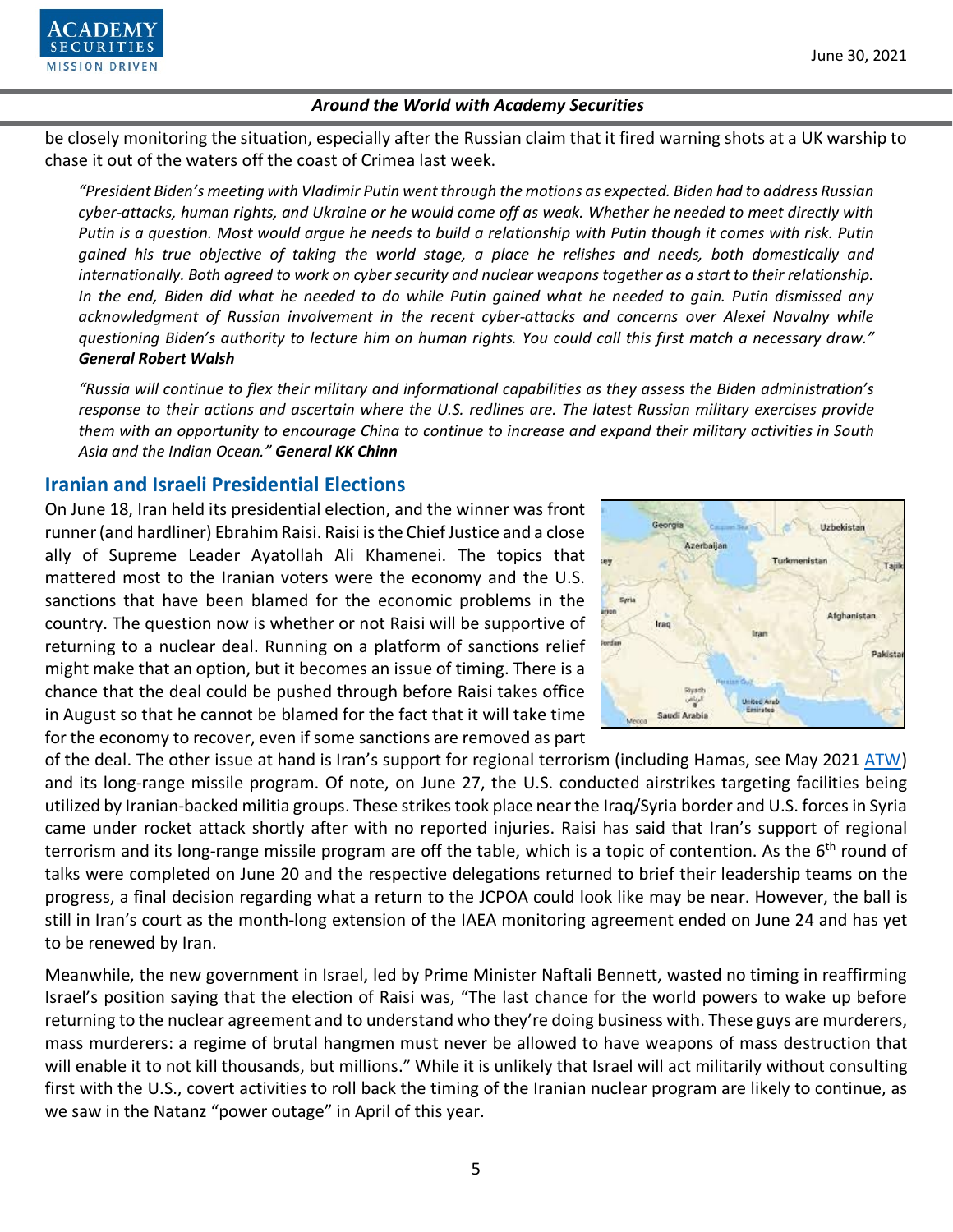

*"The recent election of Ebrahim Raisi as president of Iran will have a far greater impact on Iran and the U.S. returning to the JCPOA than the election of Israel's new Prime Minister Naftali Bennett. Raisi ran on the position approved by the Iranian Supreme Leader Ayatollah Ali Khamenei that Iran would honor its JCPOA commitment. However, Raisi is the hardest of Iran's hardliners and is far more extreme in his views than PM Rouhani's more moderate positions. He has also been discussed as a possible successor to Khamenei.* 

*Meanwhile, Secretary of State Antony Blinken and National Security Advisor Jake Sullivan have both said that they would like a "longer and stronger" JCPOA deal than the previous one. Raisi immediately pushed back saying he would not negotiate Iran's ballistic missile program or stop support of Iran's regional militias. Even with this strong language, we can expect Raisi to come back to the table just so he can ease the pain of U.S. sanctions that are having a crippling effect on Iran's economy and its ability to fund terrorism. Iran's recent economic and military pact with China is an attempt by Iran to ease the impact of U.S. sanctions while China seeks to gain influence in the Middle East. Biden is walking diplomatic and political tight ropes in how he handles both Iran and Israel with all eyes watching." General Robert Walsh*

# **Turkey | U.S. Relationship**

As the recent meeting between President Biden and Turkish President Erdogan ended on June 14, it became clear that there was no movement on one of the more controversial issues that exists between the two NATO allies. The purchase of the Russian S-400 missile system by Turkey in 2017 resulted in a low point in relations between the two countries and culminated in the December 2020 sanctions under the Countering America's Adversaries Through Sanctions Act (December 2020 [ATW\)](https://www.academysecurities.com/wordpress/wp-content/uploads/2020/12/Around-the-World-with-Academy-Securities_12_22_20.pdf). While there is no resolution to this issue, there are other areas where the U.S. and Turkey can cooperate. First, there is support for the new government in Libya and ensuring free and fair elections



in December 2021. Turkey and the U.S. also agree on sending humanitarian aid to the Idlib province in Northern Syria, an issue that Russia opposes. It is interesting to note that Turkey was the only NATO ally that confronted Russian military-backed forces in both Libya and Syria. In addition, Turkey will play a lead role in guarding Kabul Hamid Karzai International Airport in Afghanistan (where the Taliban continues to take control over major regions of the country) after the U.S. and NATO forces withdraw. While there has been tension with fellow NATO ally Greece regarding oil and gas exploration in the Eastern Mediterranean, Turkey is a key NATO ally. Turkey is also going through a significant financial crisis and there are ways the EU can get more involved by boosting trade with Turkey as several countries (Austria, Germany, Italy, and the Netherlands) are key investment partners. In addition, Turkey is critical to the European supply chain. There certainly are many ways for Biden (and other allied nations) to work with Erdogan to ensure the relationship continues to improve.

*"Turkey's President Erdogan is at a point that he wants and needs good relations with President Biden, the U.S., NATO, and the West based on the economic trouble Turkey is dealing with. He has tempered his past NATO and U.S. rhetoric and has initiated outreach to President Biden. He needs a functioning economy that is tied to the U.S. and the West to maintain the support of the Turkish people. While President Trump had good personal relations with Erdogan, the two countries certainly had diplomatic issues that drove adverse relations and policies. Some of those continue under the Biden administration such as the S-400 surface-to-air missiles, the F-35 Joint Strike Fighter, and U.S. support to the Kurdish YPG along with new issues raised by President Biden like human rights and the genocide of Armenians during World War I by the Ottoman Empire. After his first meeting with President Biden at the NATO summit he said, "We think that there are no problems in Turkey-U.S. ties that don't have a solution and that, to the contrary, our areas of cooperation outweigh our problems and look richer." The doors are open to build on this new start." General Robert Walsh*